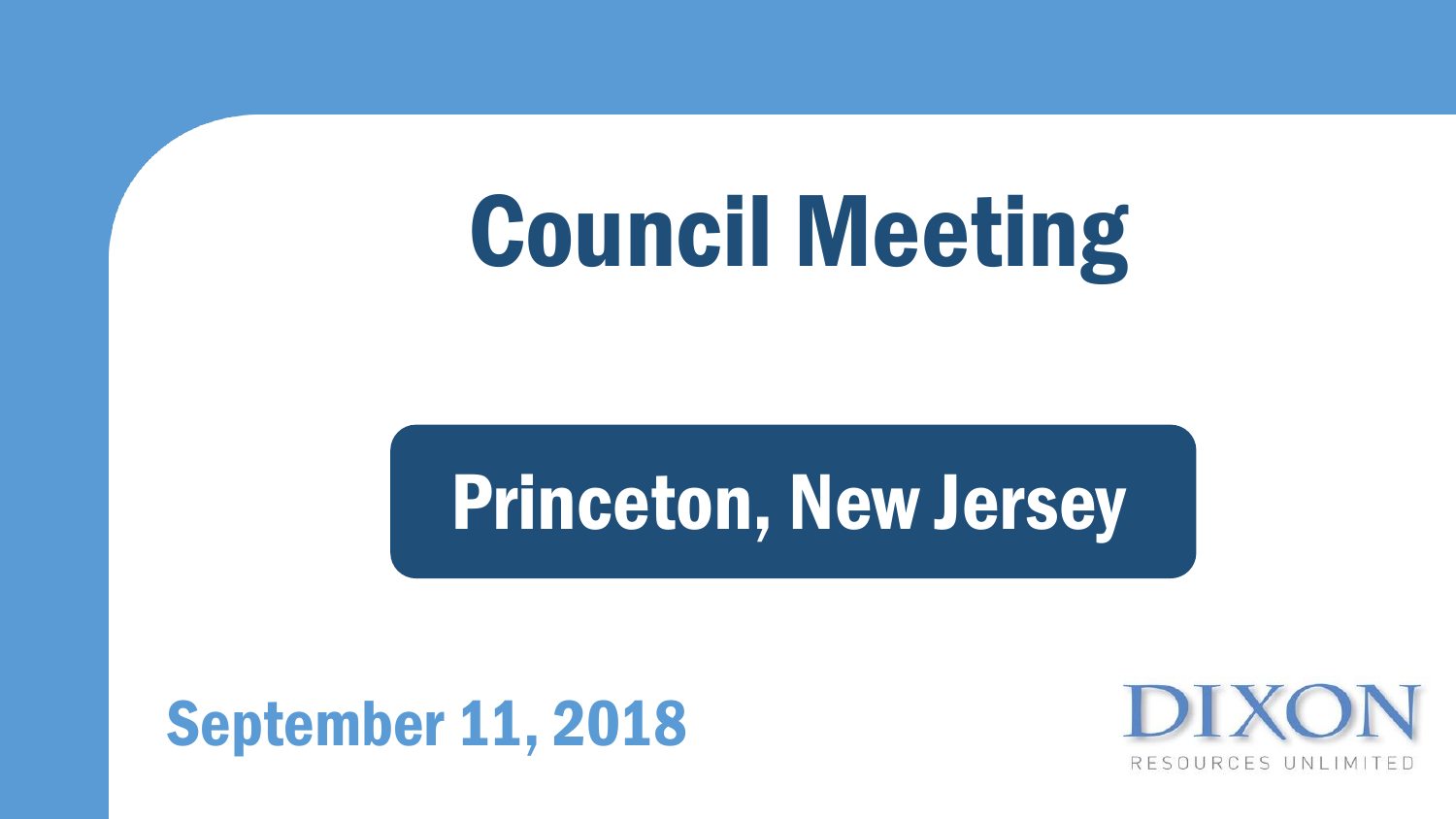# Program Update from Julie



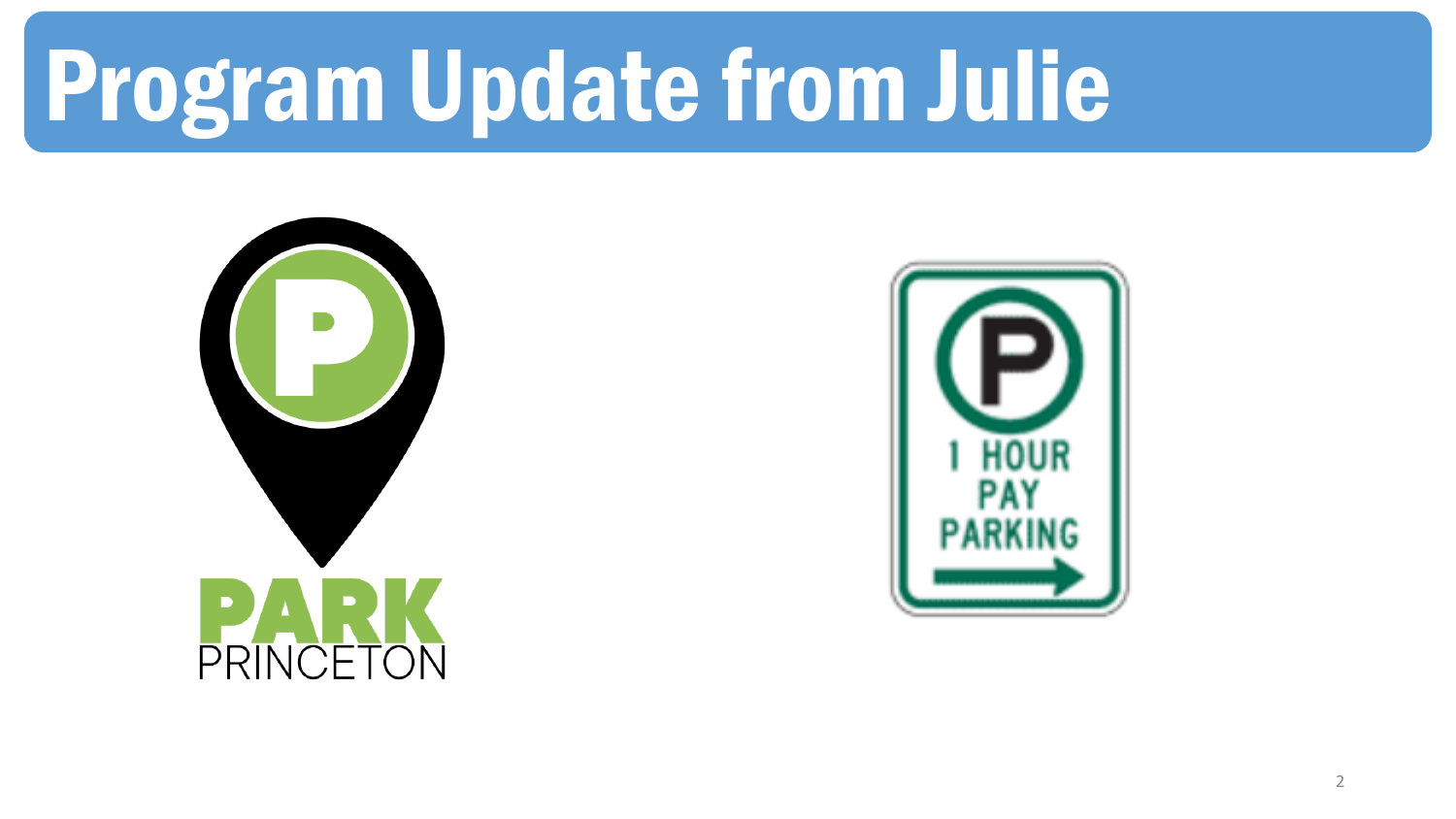# Upcoming Council Schedule

- September  $24 -$  On-Street meter and metered yard rates & Smart Card update
- October 8 Ordinance introduction
- October 22 Ordinance public hearing
- November 5 Smart meters, pay stations and mobile pay launch
- November/December Permits

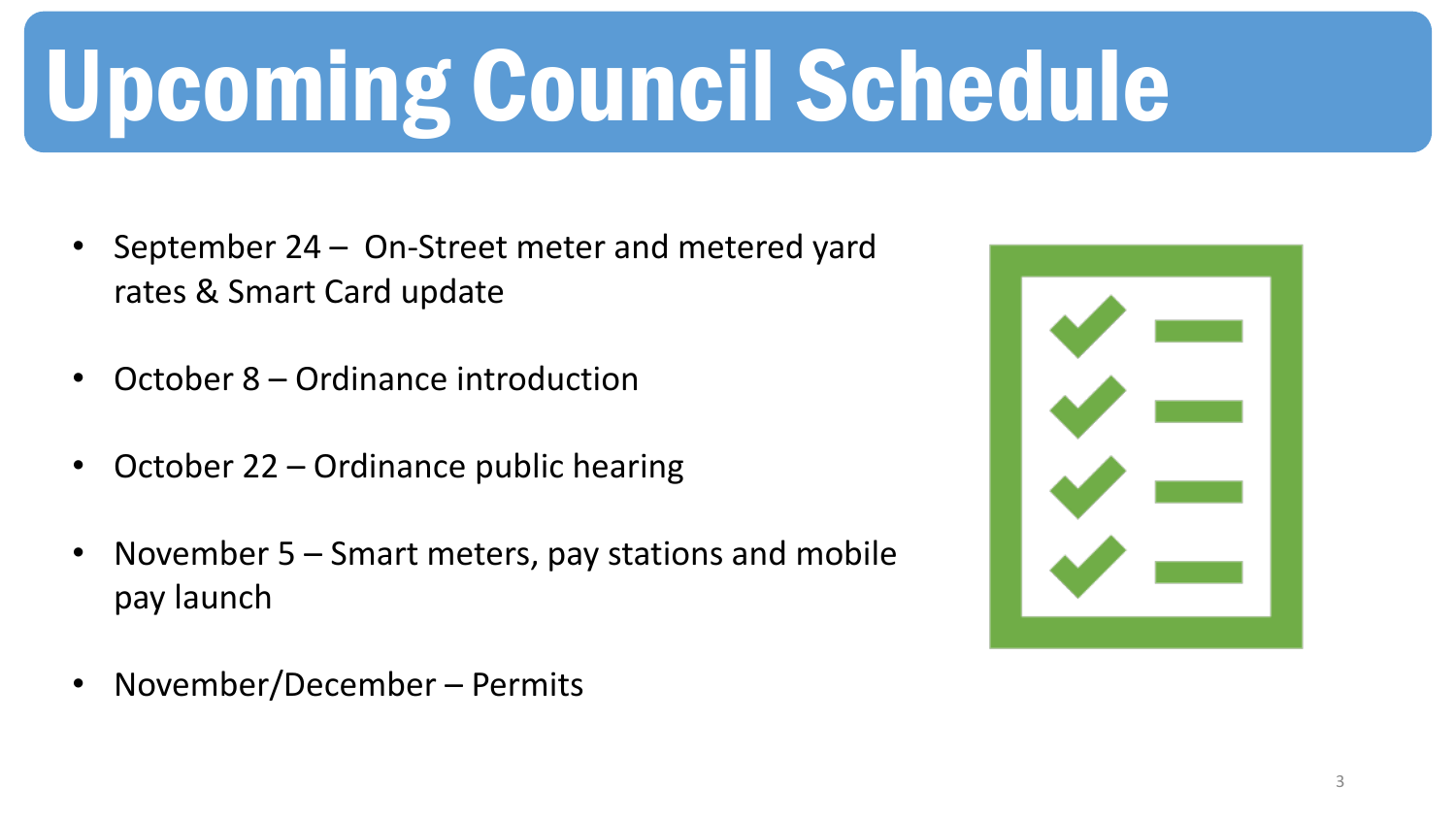### Municipal Code Work Session

Loading Zones Sec. 19-10.(b).

**9/11/18 Council approved municipal code update to loading zone hours**

**Based on Approval by Council 8/27:** Update code with commercial loading zone hours

(b) Commercial Loading Only.

Parking prohibited. No person shall park any vehicle within a loading zone designated in section 19- 10(a), between the hours of  $87:00$  A.M. and  $65:00$  P.M., Monday through Friday Saturday.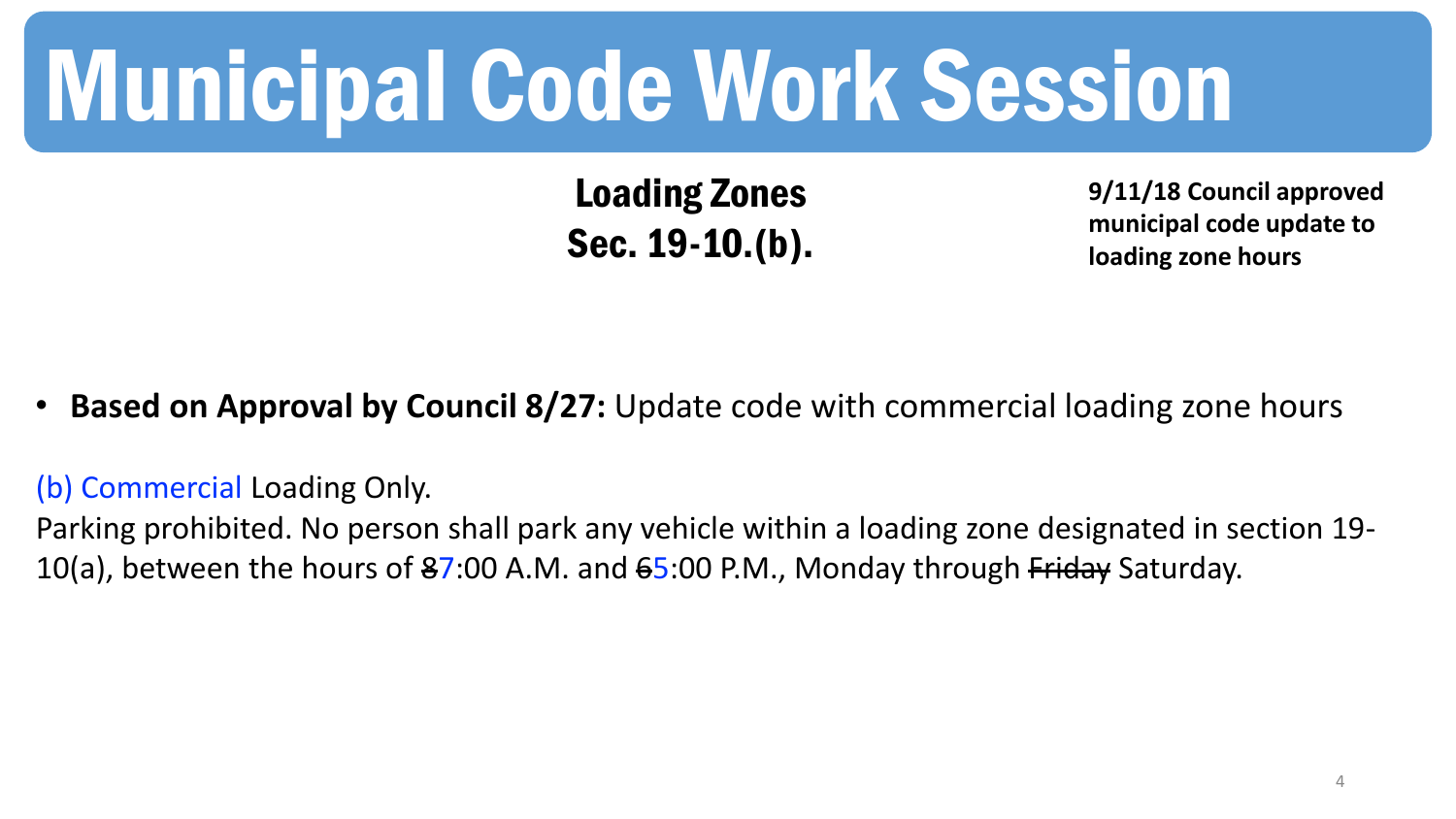Loading Zones Sec. 19-10.(c).

**9/11/18 Council approved municipal code addition to municipal code for passenger loading zone hours**

• **Based on Approval by Council 8/27:** Add new section to allow for passenger loading during non-commercial loading hours

(c) Passenger Loading Only. Parking prohibited. No person shall park any vehicle within a loading zone designated in section 19- 10(a), between the hours of 5:00 P.M. and 7:00 A.M., Monday through Saturday and 5:00 P.M. Saturday until 7:00 A.M. Monday.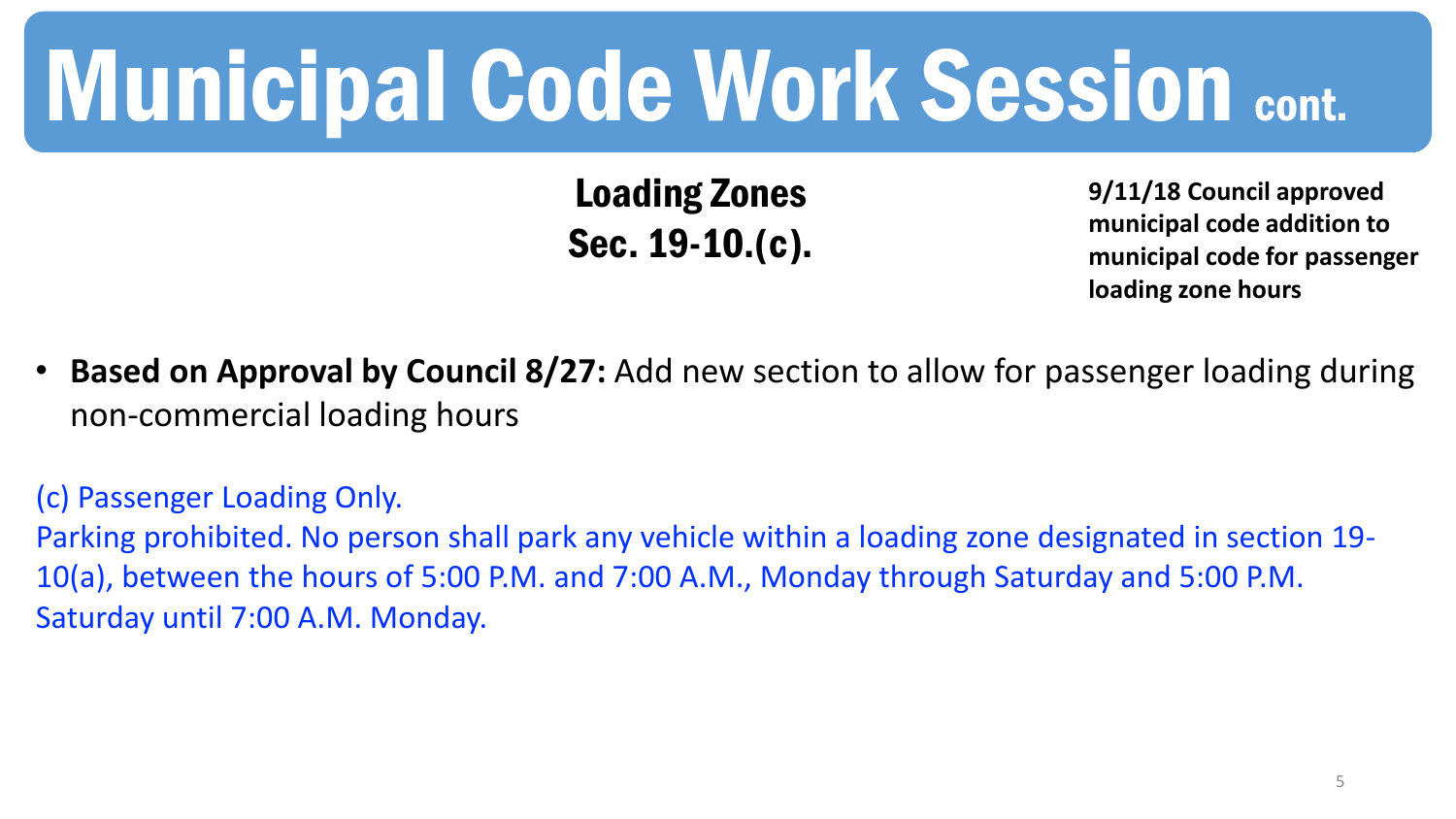Loading Zones Sec. 19-10.(c).(1).

**9/11/18 Council approved municipal code addition to municipal code to allow for short-term stopping in passenger loading zones**

• **Recommendation:** Limit passenger loading to a period not to exceed three minutes or five minutes and require operator to be at vehicle

(c) (1) Exemptions.

Notwithstanding the prohibition contained in section 19-10(c), a vehicle may stop in a designated loading zone, for a period not to exceed three minutes, for the sole purposes of expeditious loading or unloading of passengers, during which the operator must be in attendance.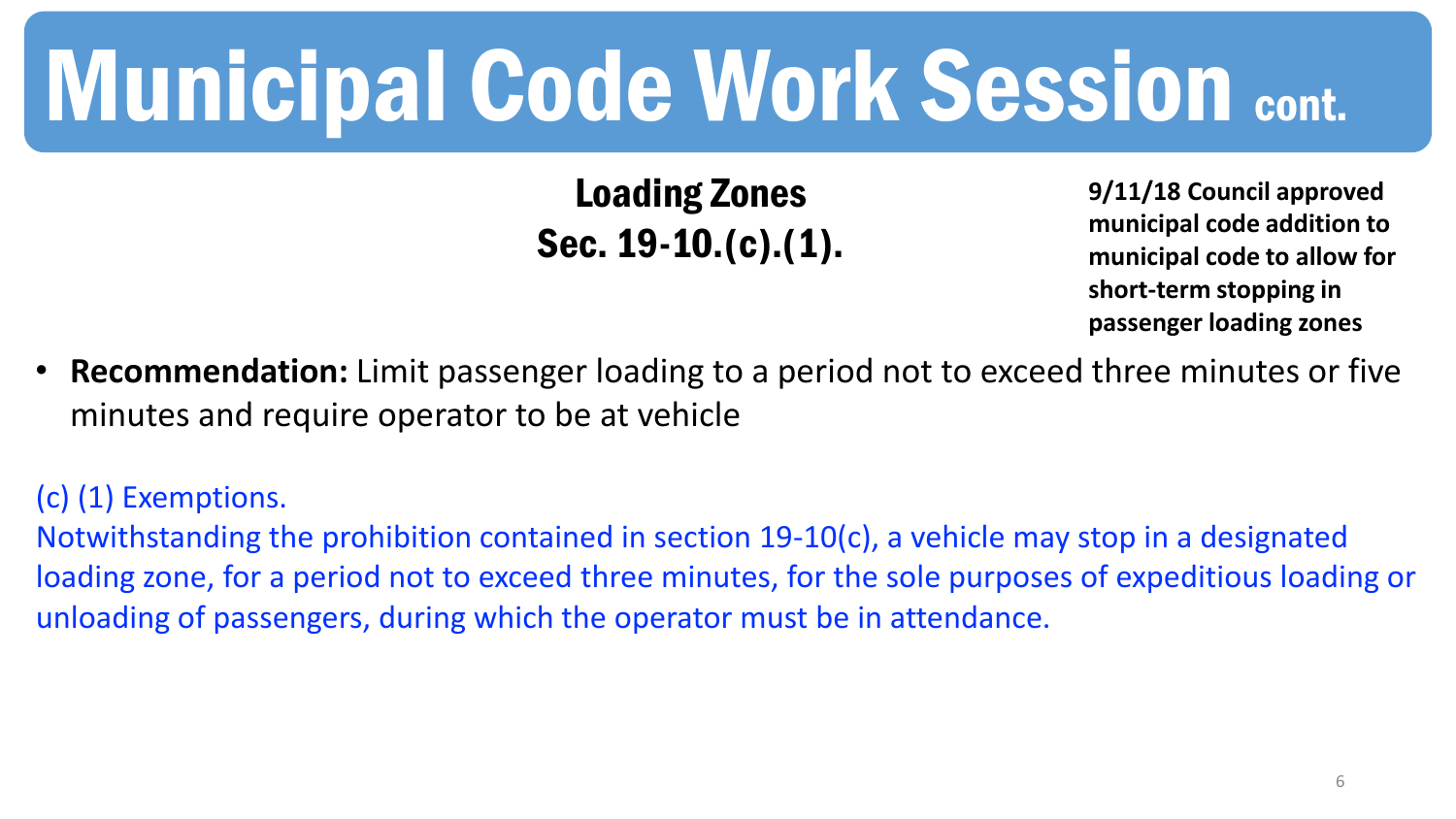Parking Meters Sec. 19.21.(a)

**9/11/18 Council approved amending municipal code to allow for installation of pay stations & mobile payment in meter zones**

• **Based on Approval by Council 7/9:** Update meter location wording to allow for multi space meter installation

(a) The mayor and council of the borough shall cause parking meters, pay stations and/or mobile payment applications to be installed in the metered parking zones areas established and designated in this chapter.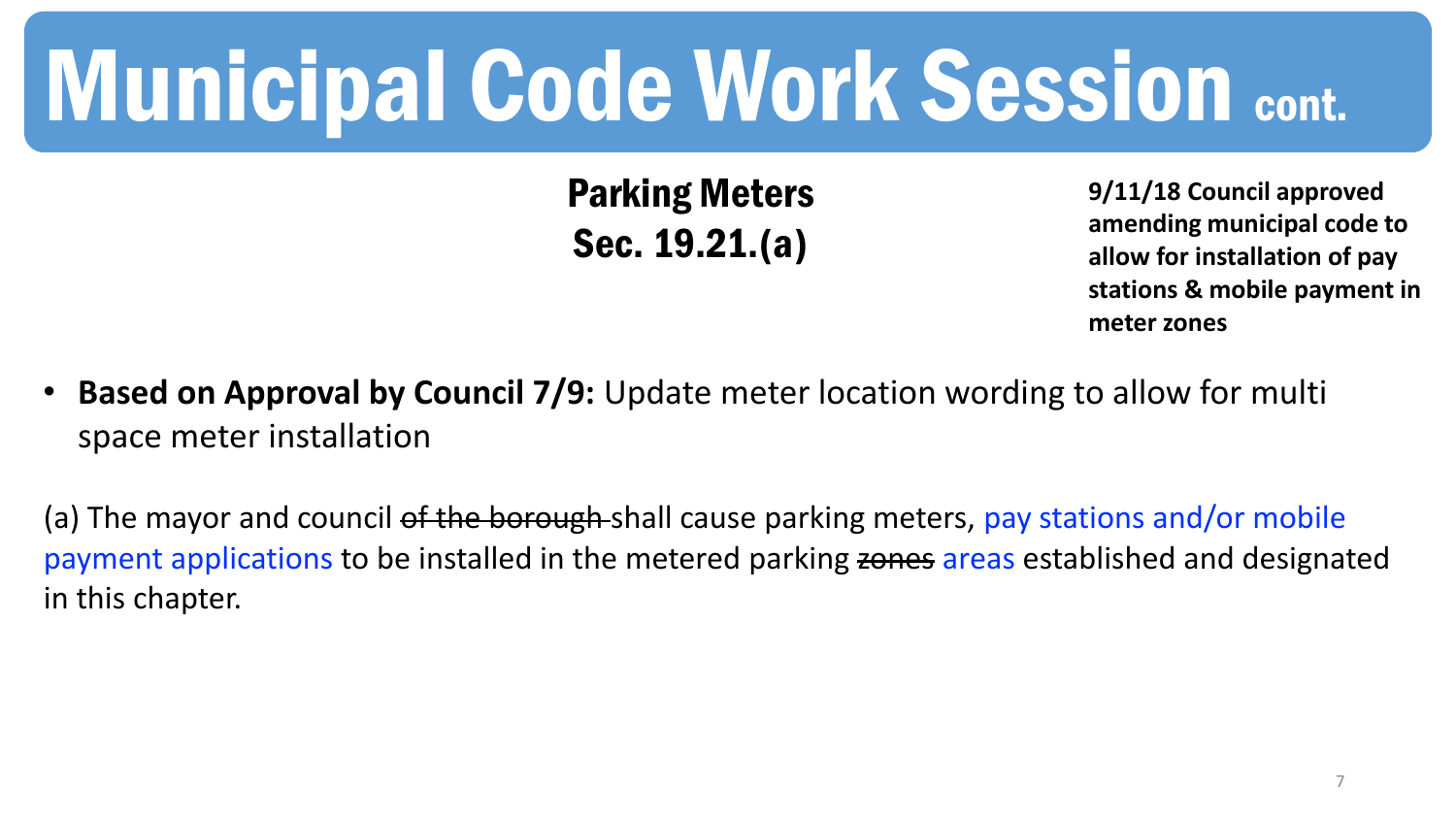Parking Meters Sec. 19.21.(c)

**9/11/18 Council approved amending municipal code to allow for installation of pay stations & mobile payment in meter zones**

• **Based on Approval by Council 7/9:** Update meter location wording to allow for multi space meter installation

(c) Parking meters shall be installed in all parking meter areas upon the curb, sidewalk or other area immediately adjacent or near each adjacent to the individual parking space that they are intended to regulate and shall be so placed as to show by signal that such space is or is not legally occupied.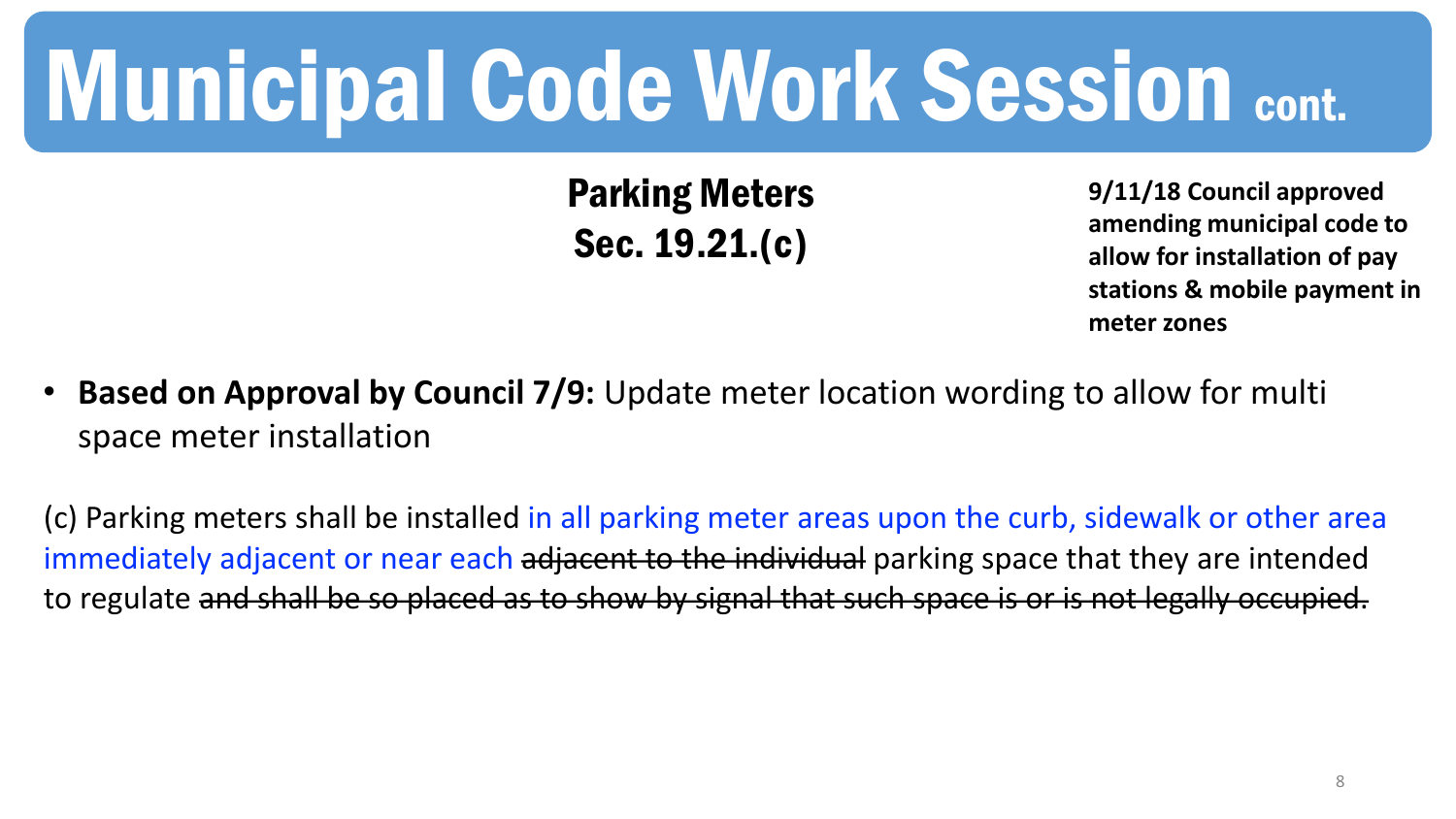Parking Meters Sec. 19.21.(d)

**9/11/18 Council approved amending municipal code to allow for installation of pay stations & mobile payment in meter zones**

• **Based on Approval by Council 7/9:** Update meter location wording to allow for multi space meter installation

(d) The mayor and council shall cause lines or markings to be placed upon the pavement in all parking meter areas upon the curb, sidewalk or other area immediately adjacent or near adjacent to each parking meter, for the purpose of designating the parking space the respective meter regulates.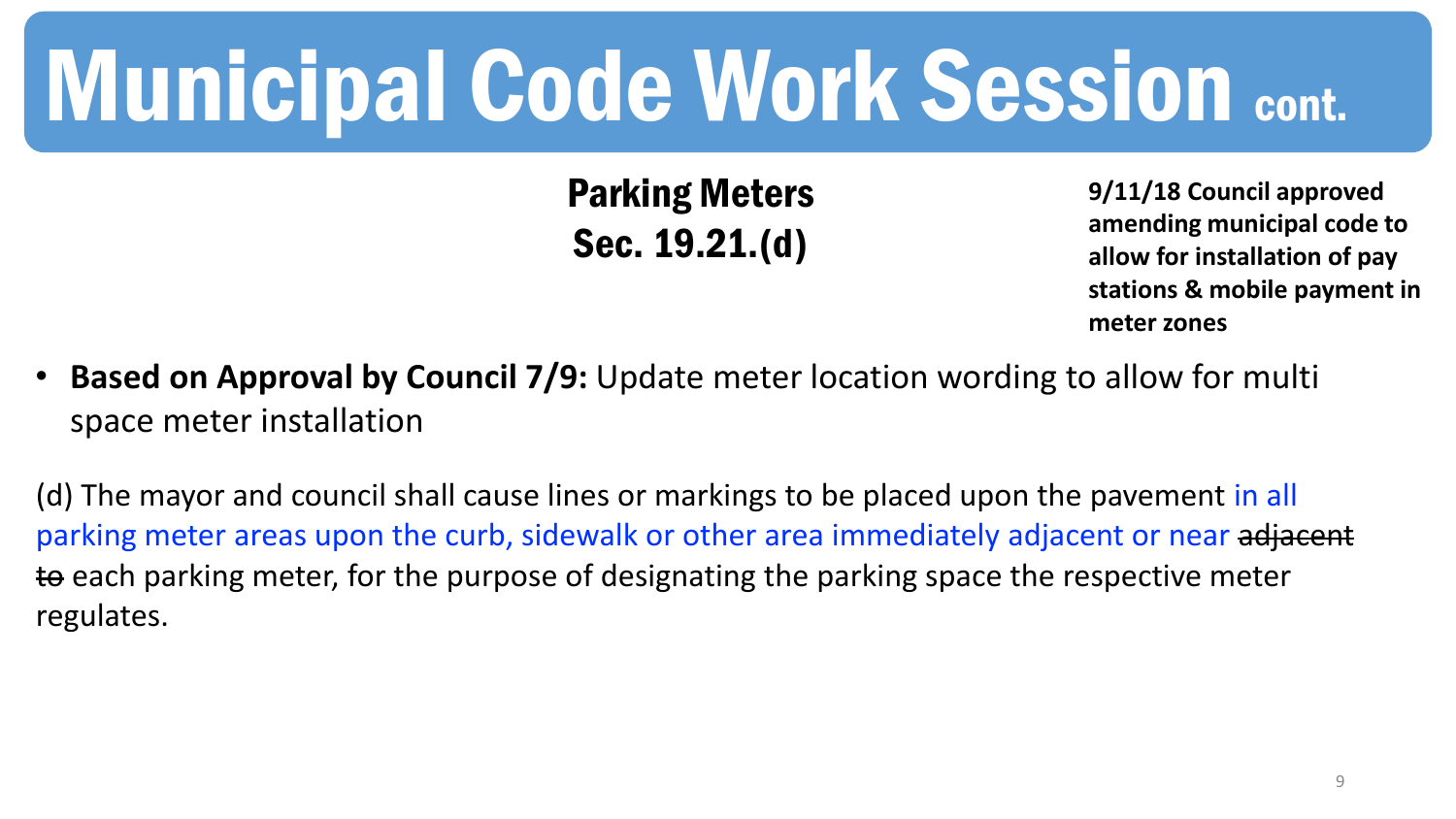Parking Meters Sec. 19.21.(f)

**9/11/18 Council approved amending municipal code to allow for payment by credit card & mobile app**

• **Based on Approval by Council 7/9:** Add to approved payment options to allow payment by for credit cards pay by phone and remove Smartcard references

(f) Each parking meter or pay station shall, by proper legend, indicate the legal parking time and the proper coins, credit card or mobile payment to be paid or amount of Smartcard credit to be inserted in such meter, as established in section 19-32. Each meter shall, when operated in the proper manner, indicate on its face the duration of the period of legal parking time and, on the expiration of such period, shall indicate illegal or overtime parking. When payment is made by mobile payment, the duration of the period of legal parking time shall be indicated on the mobile application.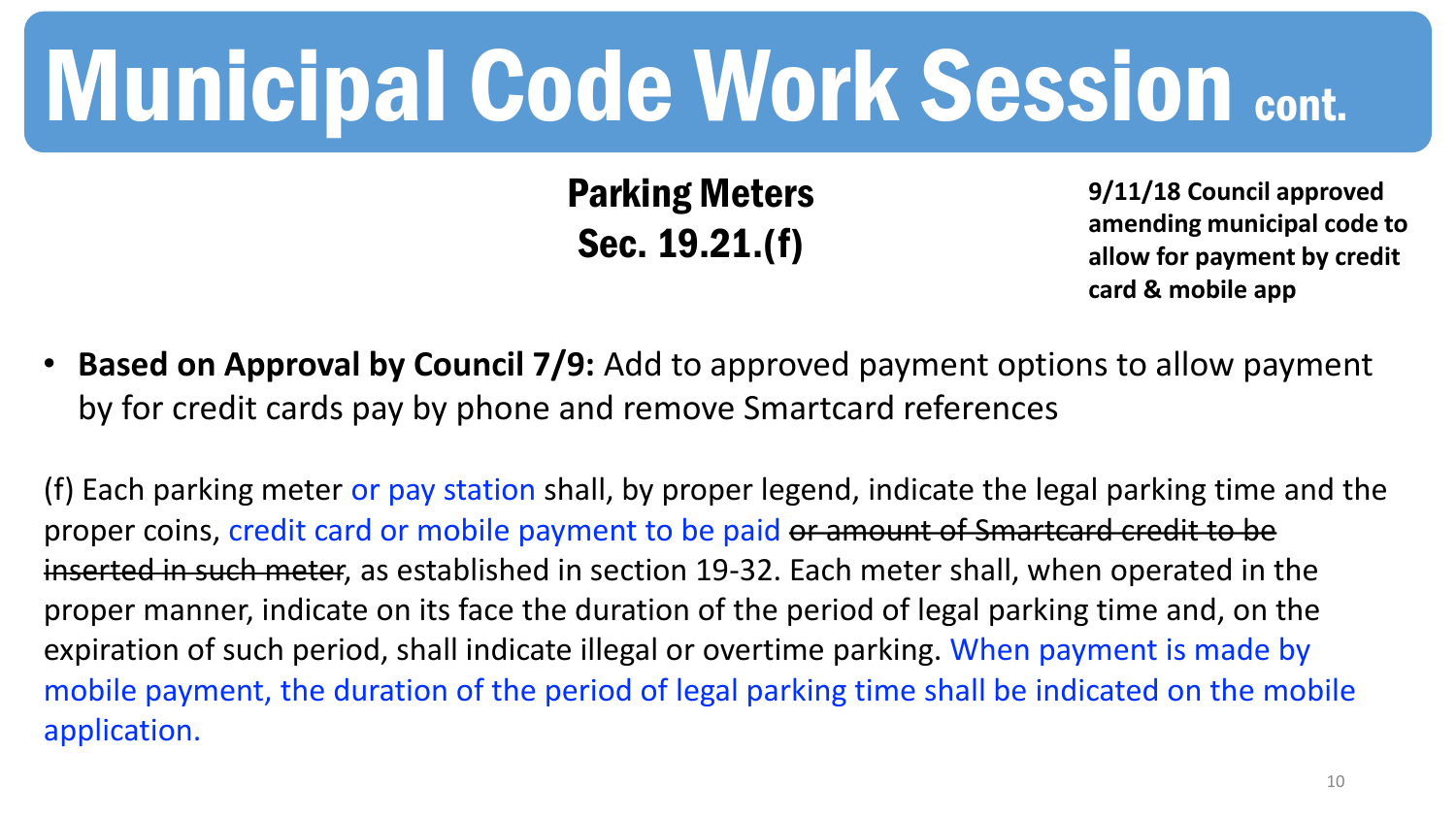Parking Meters Sec. 19.21.(g)

**9/11/18 Council approved amending municipal code to allow for payment by credit card & mobile app**

• **Based on Approval by Council 7/9:** Add to approved payment options to allow payment by for credit cards pay by phone and remove Smartcard references

11 (g) The operator of every vehicle parked within any designated metered parking zone area shall, upon entering the respective parking space, immediately deposit or cause to be deposited in the meter regulating the use of such space proper coins of the United States or make payment by credit card or mobile payment amount of Smartcard credit in accordance with the schedules set forth in section 19-32 of this Code. Such vehicle may remain parked in such space for only as long as the parking meter does not display an illegal or over-time signal or mobile payment session has expired or for a period of time not to exceed that of the respective zone area in which it is located, whichever is less. Such over-parked vehicle shall be issued additional summonses for each additional authorized time period which is overextended.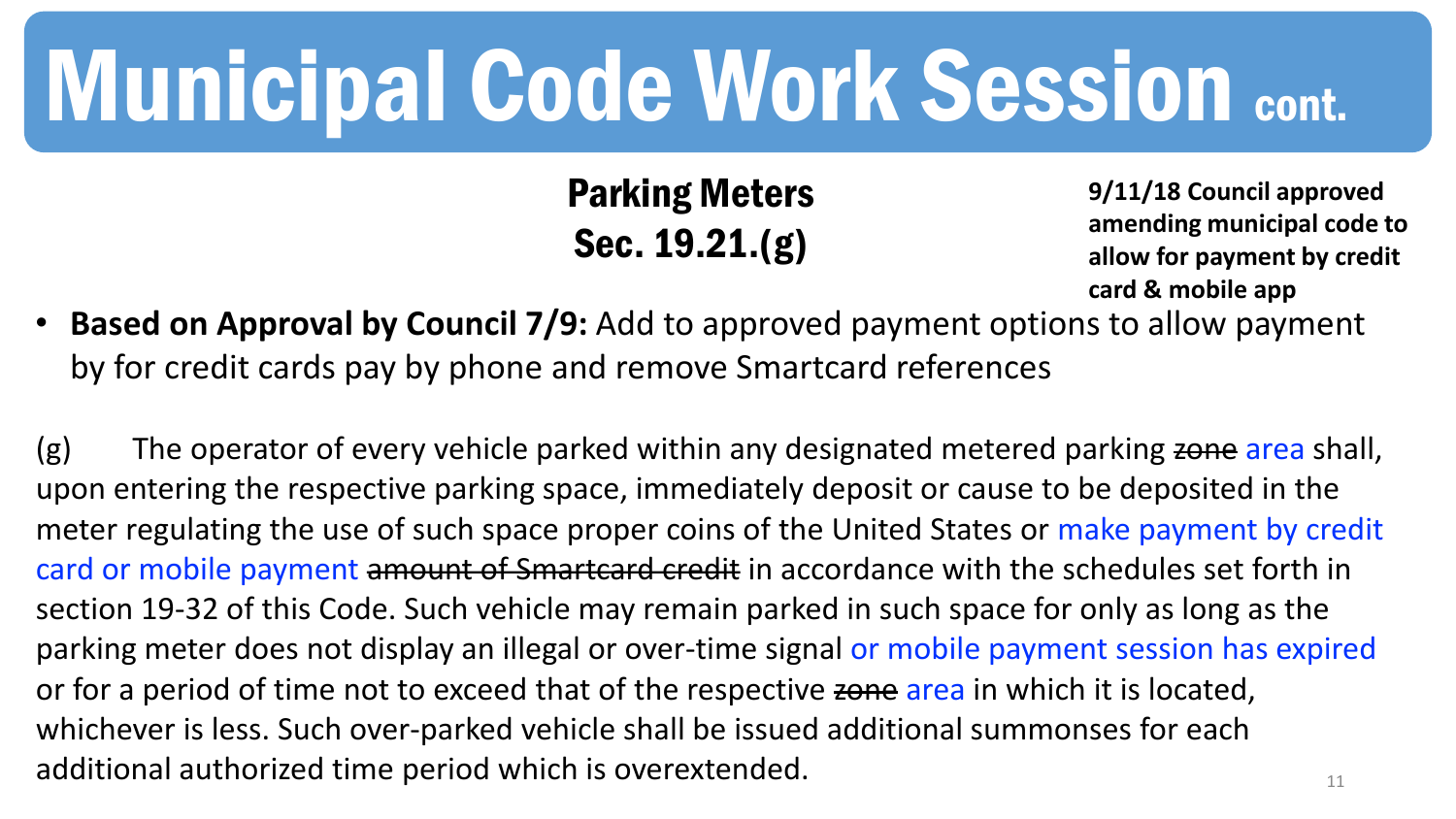Parking Meters Sec. 19.21.(j)

**9/11/18 Council approved amending municipal code to allow for payment by credit card & mobile app**

• **Based on Approval by Council 7/9:** Add to approved payment options to allow payment by for credit cards pay by phone and remove Smartcard references

(j) Meter feeding. No person shall deposit or cause to be deposited in a meter any coin or coins, credit card or mobile payment or amount of Smartcard credit for the purpose of extending the parking time beyond the total lawful parking time limit in accordance with the schedules set forth in section 19-32 of this Code. Such over-parked vehicle shall be issued additional summonses for each additional authorized time period which is overextended. This provision is directed at preventing what is commonly termed "meter feeding" and is enacted to provide for the convenience of legal "turn-over parking" within the borough.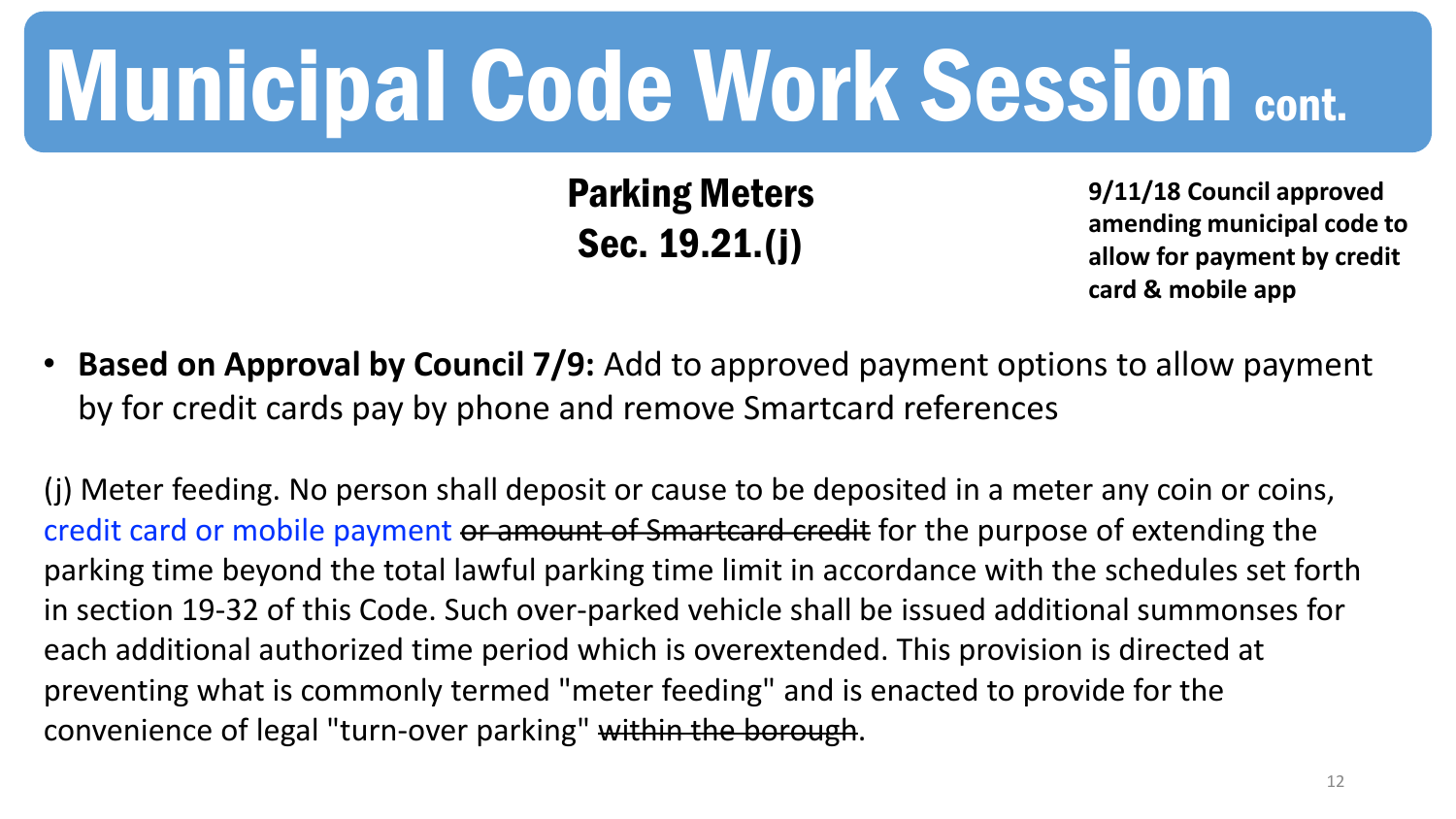Parking Meters Sec. 19.21.new section

• **Recommendation:** Define parking "meter" to include pay stations and mobile pay locations

For purposes of this chapter, Parking meters means any mechanical or electronic device used, placed, installed, or erected at or near the curb adjacent to the parking lane, or otherwise on property which is owned, leased, or operated by the municipality. A parking meter includes, but is not limited to, single space meters, multi-space meters, and parking mobile payment applications authorized by the municipality of Princeton.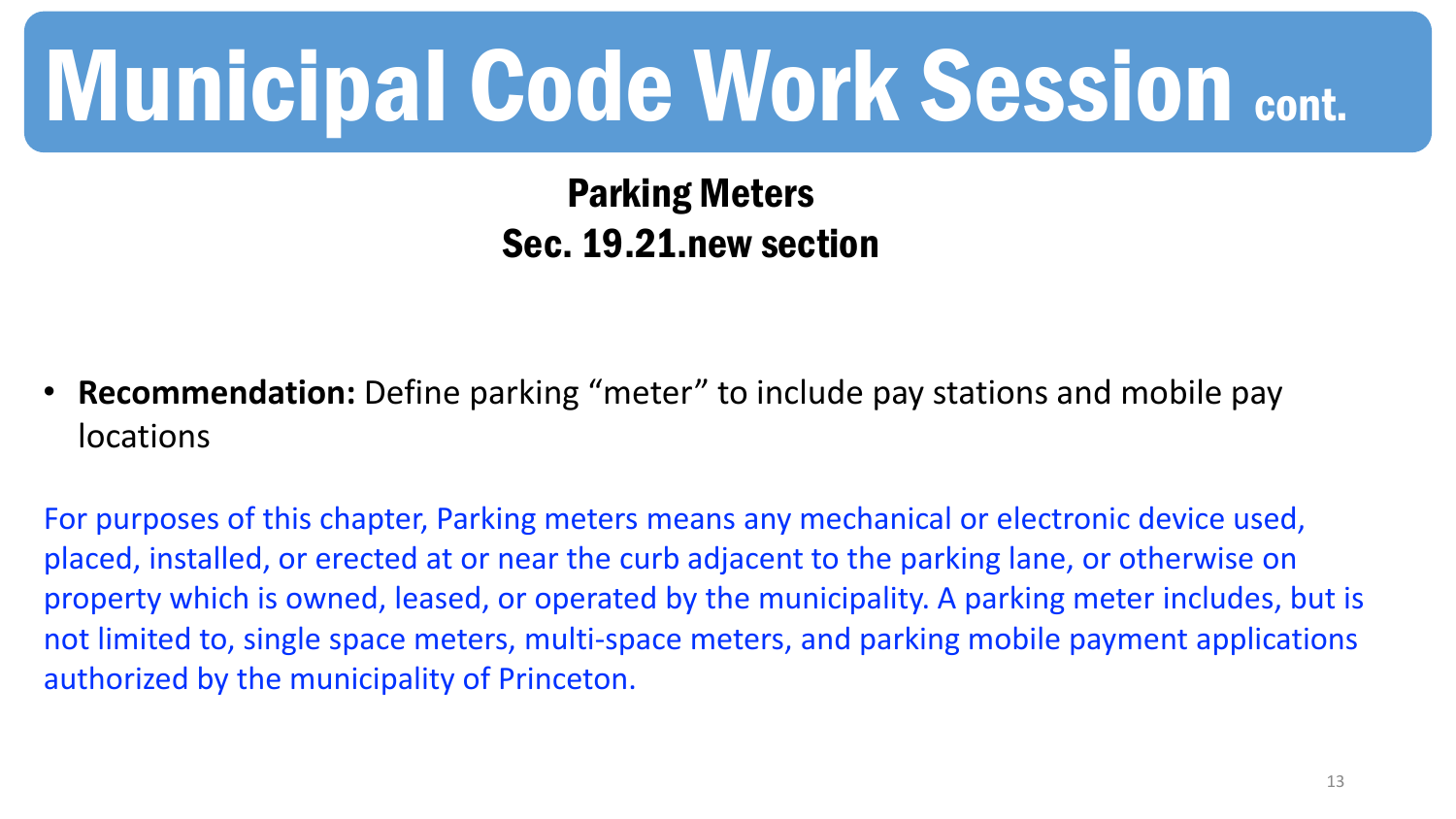#### Parking Meters Sec. 19.21.new section

- **Recommendation:** Consider a no reparking ordinance
	- Location options: By block, by block-face, by area
	- No reparking time limit options: Same day, X hours

**9/11/18 Council approved the addition of a no reparking ordinance, by block, which will still allow vehicles to return later in the day after 2 consecutive hours not being parked on the same block**

No vehicle may be reparked in the same *meter area/on the same block/on the same block face*, in order to extend the vehicle's parking time beyond the time limits established in Sec. 19-24 any time between the hours listed in Sec. 19-24. For purposes of this section, a vehicle shall be deemed to be reparked and in violation of this section despite any movement of the vehicle unless the vehicle is moved out of the *meter area/off of the block/off of the block face* that the vehicle was originally parked upon.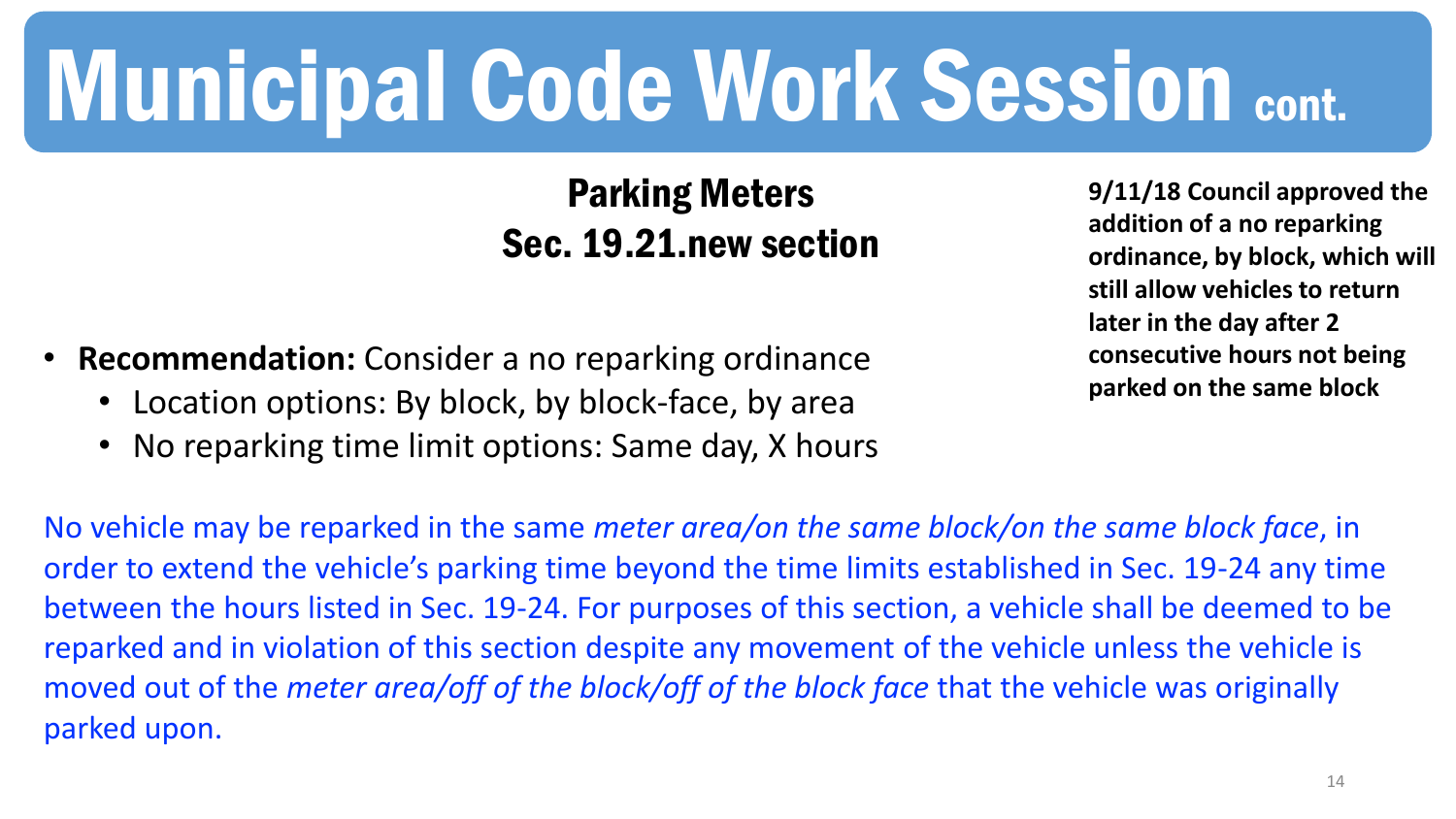Borough Sec. 19-22. No parking zones. Township Division 3. Parking Prohibited

**9/11/18 Council approved combining into a single code section the non-metered sections of the borough & township codes**

• **Recommendation:** Combine prohibited parking sections from borough and township code into one codified table

### Borough Sec. 19-23. Non-metered on-street parking zones. Township Sec. 11-10. Two hour parking – At all times., 11-11. Same – 8:00 A.M. to 6:00 P.M., 11-19.3.1. Two hour parking., 11-23.1.2. Thirty minute parking

• **Recommendation:** Combine time limit parking sections from borough and township code into one codified table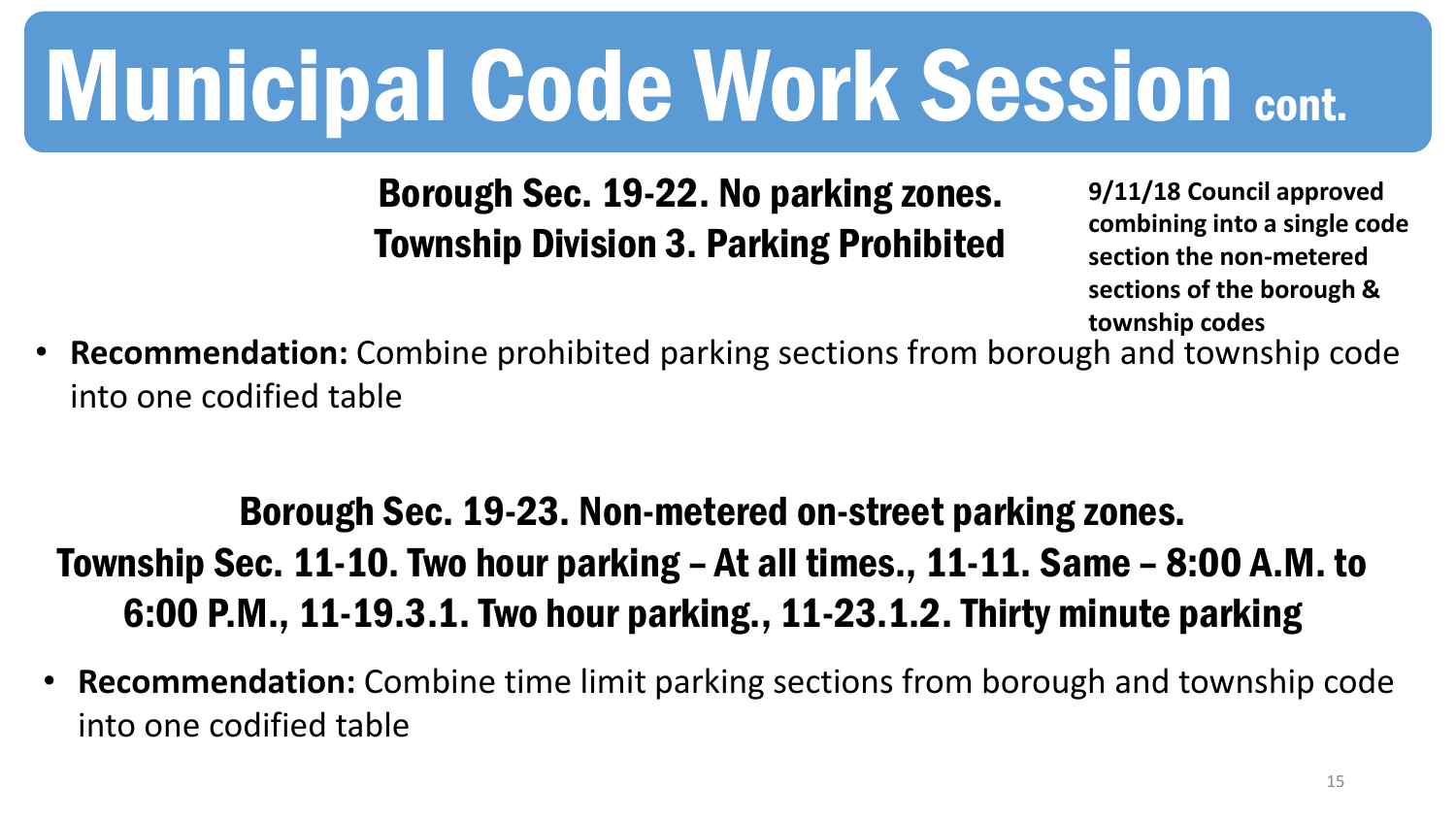#### Metered On-Street Parking Zones Areas Sec. 19.24

**9/11/18 Council approved the simplifying the multiple text sections on meter zone time limits into a table**

- **Based on Approval by Council 8/13:** Update meter hours
- **TBD:** Update time limits
- **Recommended:** Codify a streamlined table

(a) No person shall park a vehicle for longer than the time limit listed below during the hours listed below:

| N J I V V V 0 |                  |             |                  |                     |                             |                                                                                                                                        |
|---------------|------------------|-------------|------------------|---------------------|-----------------------------|----------------------------------------------------------------------------------------------------------------------------------------|
| <b>Area</b>   | <b>Street</b>    | <b>Side</b> | <b>Between</b>   | <b>And</b>          | <b>Time</b><br><b>Limit</b> | <b>Hours of Operation</b>                                                                                                              |
| Area 3        | <b>ALEXANDER</b> | <b>EAST</b> | <b>DICKINSON</b> | <b>UNIVERSITY</b>   | <b>TBD</b>                  | 9:00 A.M. to 8:00 P.M. Monday through Thursday AND 9:00 A.M. to<br>9:00 P.M. Friday through Saturday AND 1:00 P.M. to 8:00 P.M. Sunday |
| Area 2        | <b>CHAMBERS</b>  | <b>BOTH</b> | <b>HULFISH</b>   | <b>PAUL ROBESON</b> | <b>TBD</b>                  | 9:00 A.M. to 8:00 P.M. Monday through Thursday AND 9:00 A.M. to<br>9:00 P.M. Friday through Saturday AND 1:00 P.M. to 8:00 P.M. Sunday |
| 30 min        | <b>CHAMBERS</b>  | <b>EAST</b> | <b>NASSAU</b>    | <b>HULFISH</b>      | 30<br><b>Minutes</b>        | 9:00 A.M. to 8:00 P.M. Monday through Thursday AND 9:00 A.M. to<br>9:00 P.M. Friday through Saturday AND 1:00 P.M. to 8:00 P.M. Sunday |
| Area 1        | <b>CHAMBERS</b>  | <b>EAST</b> | <b>NASSAU</b>    | <b>HULFISH</b>      | <b>TBD</b>                  | 9:00 A.M. to 8:00 P.M. Monday through Thursday AND 9:00 A.M. to<br>9:00 P.M. Friday through Saturday AND 1:00 P.M. to 8:00 P.M. Sunday |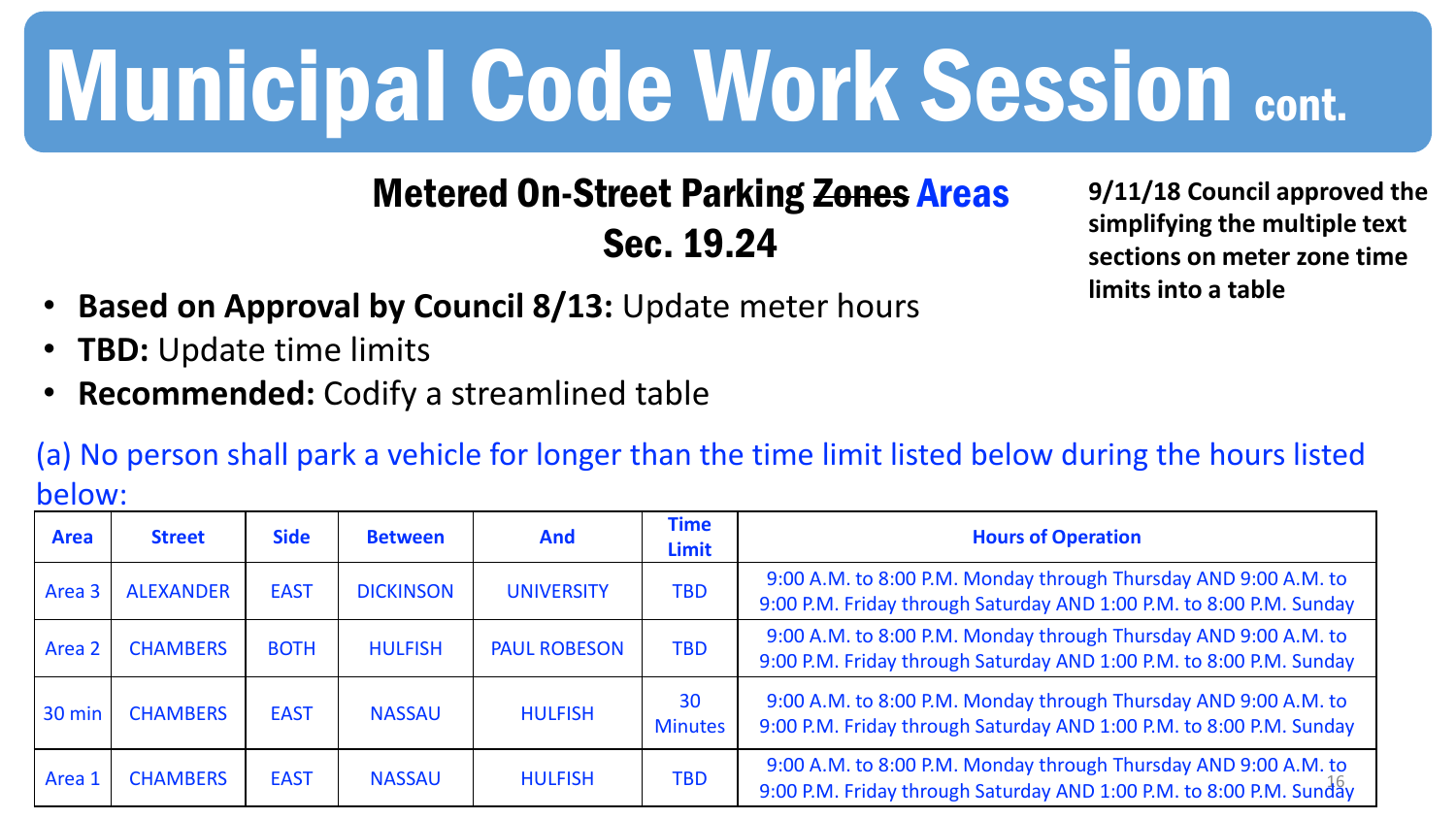#### Metered Parking Yards Sec. 19.25

**9/11/18 Council approved the simplifying the multiple text sections on meter zone yards time limits into a table**

- **Based on Approval by Council 8/13:** Update meter hours
- **TBD:** Update time limits
- **Recommended:** Codify a streamlined table

(a) No person shall park a vehicle for longer than the time limit listed below during the hours listed below:

| <b>Area</b> | <b>Street</b>                | <b>Time</b><br><b>Limit</b> | <b>Hours of Operation</b>                                                                                                              |
|-------------|------------------------------|-----------------------------|----------------------------------------------------------------------------------------------------------------------------------------|
| Area 1      | <b>TULANE STREET YARD</b>    | <b>TBD</b>                  | 9:00 A.M. to 8:00 P.M. Monday through Thursday AND 9:00 A.M. to 9:00 P.M. Friday<br>through Saturday AND 1:00 P.M. to 8:00 P.M. Sunday |
| 15 min      | PRINCETON STATION RETAIL LOT | 15<br><b>Minutes</b>        | 24 hours a day, 7 days a week                                                                                                          |
| Area 3      | <b>PARK PLACE WEST YARD</b>  | <b>TBD</b>                  | 9:00 A.M. to 8:00 P.M. Monday through Thursday AND 9:00 A.M. to 9:00 P.M. Friday<br>through Saturday AND 1:00 P.M. to 8:00 P.M. Sunday |
| Area 3      | PRINCETON STATION LOT        | <b>TBD</b>                  | 9:00 A.M. to 8:00 P.M. Monday through Thursday AND 9:00 A.M. to 9:00 P.M. Friday<br>through Saturday AND 1:00 P.M. to 8:00 P.M. Sunday |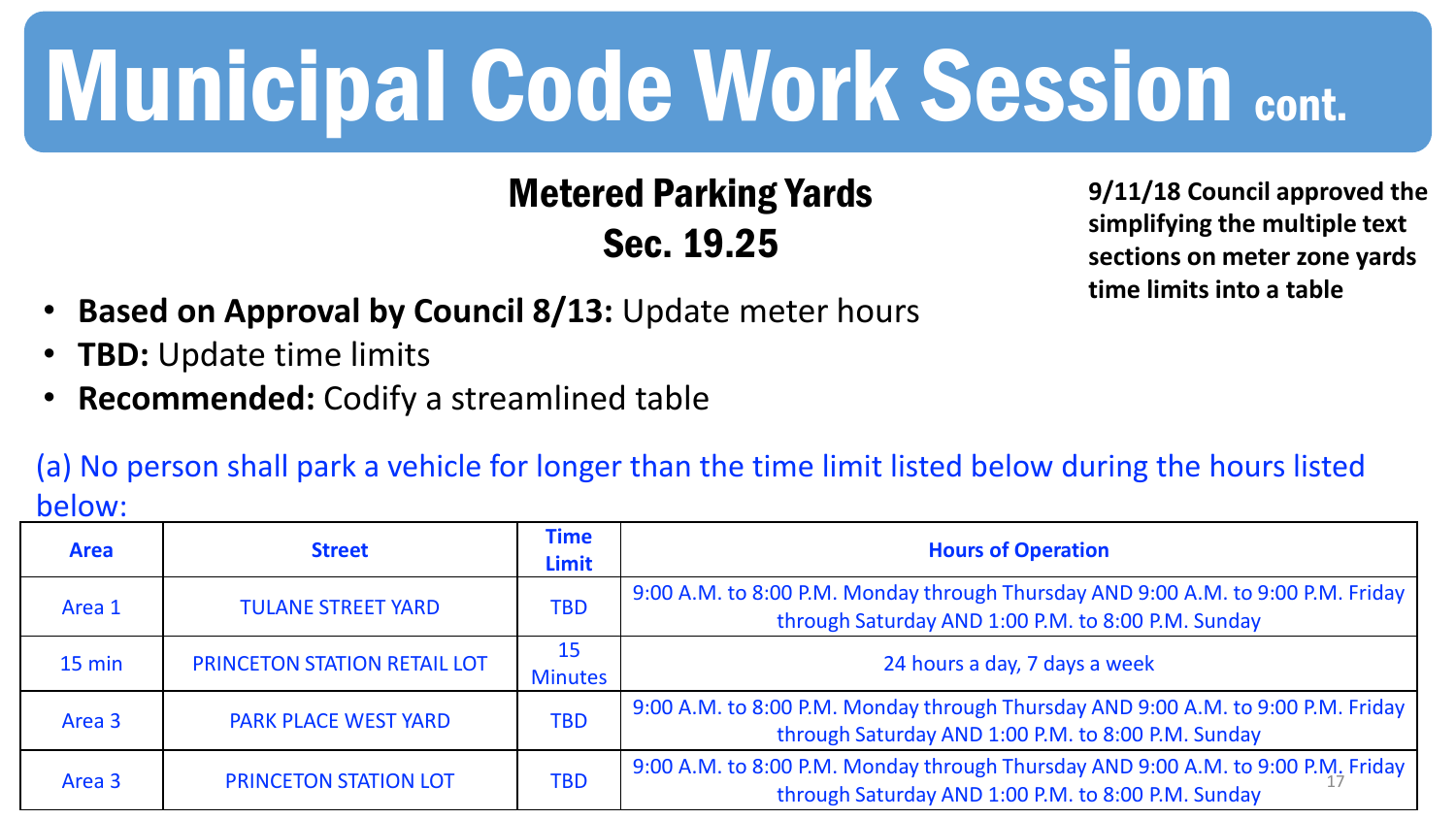Parking Fees Sec. 19.32.(a)

**9/11/18 Council approved the addition simplifying the multiple text sections on meter zone rates into a table**

- **TBD:** Update meter rates
- **Recommended:** Codify a streamlined table

#### (a) Meter zones areas.

| <b>Area</b>      | <b>Rate per Hour</b> |
|------------------|----------------------|
| 15 minute        | <b>TBD</b>           |
| 30 minute        | <b>TBD</b>           |
| Area 1 (2 hour)  | <b>TBD</b>           |
| Area 3 (3 hour)  | <b>TBD</b>           |
| Area 3 (all day) | TBD                  |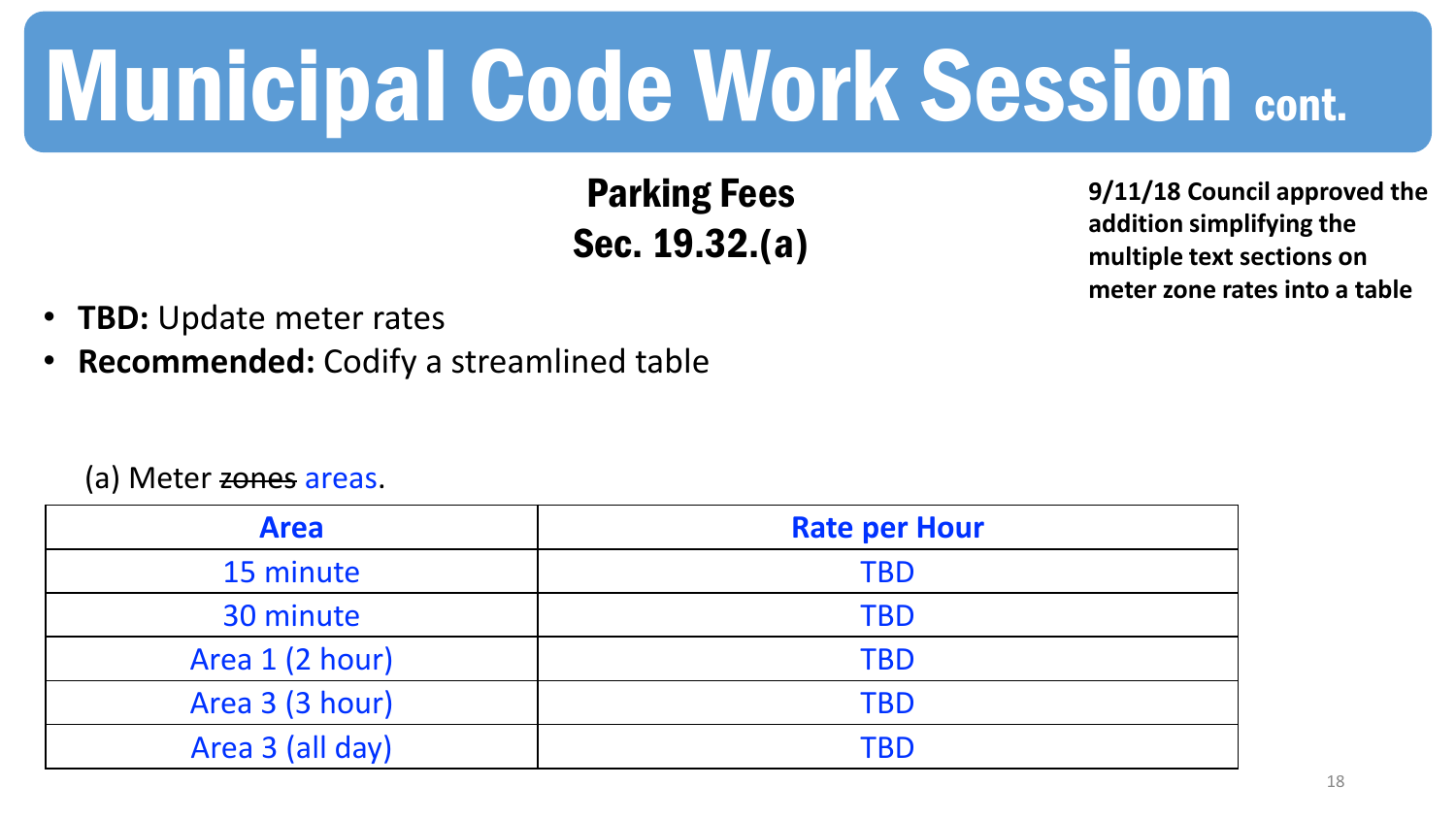#### Parking Fees Sec. 19.32.(b)(1)

**9/11/18 Council approved the addition simplifying the multiple text sections on garage rates into a table**

- **Recommended:** Codify a streamlined table
	- (b) Spring Street Municipal Parking Garage.

(1) The following rates fees shall apply to the Spring Street Municipal Parking Garage between the hours of 9:00 A.M. and 9:00 P.M., seven days per week, unless otherwise indicated below:

| <b>Duration of Stay</b> | 9AM-9PM | 9PM-9AM |  |
|-------------------------|---------|---------|--|
| $0-30$ min              | \$0.00  | \$0.25  |  |
| <b>30-1 hour</b>        | \$1.25  |         |  |
| 1-2 hours               | \$2.50  | \$0.50  |  |
| 2-3 hours               | \$3.75  | \$0.75  |  |
| 3-4 hours               | \$5.00  | \$1.00  |  |
| 4-5 hours               | \$6.50  | \$1.25  |  |
| 5-6 hours               | \$8.00  | \$1.50  |  |
| 6-7 hours               | \$10.00 | \$1.75  |  |
| 7-8 hours               | \$12.00 | \$2.00  |  |
| 8-9 hours               | \$14.00 | \$2.25  |  |
| 9-10 hours              | \$16.00 | \$2.50  |  |
| <b>10-11 hours</b>      | \$18.00 | \$2.75  |  |
| <b>11-12 hours</b>      | \$20.00 | \$3.00  |  |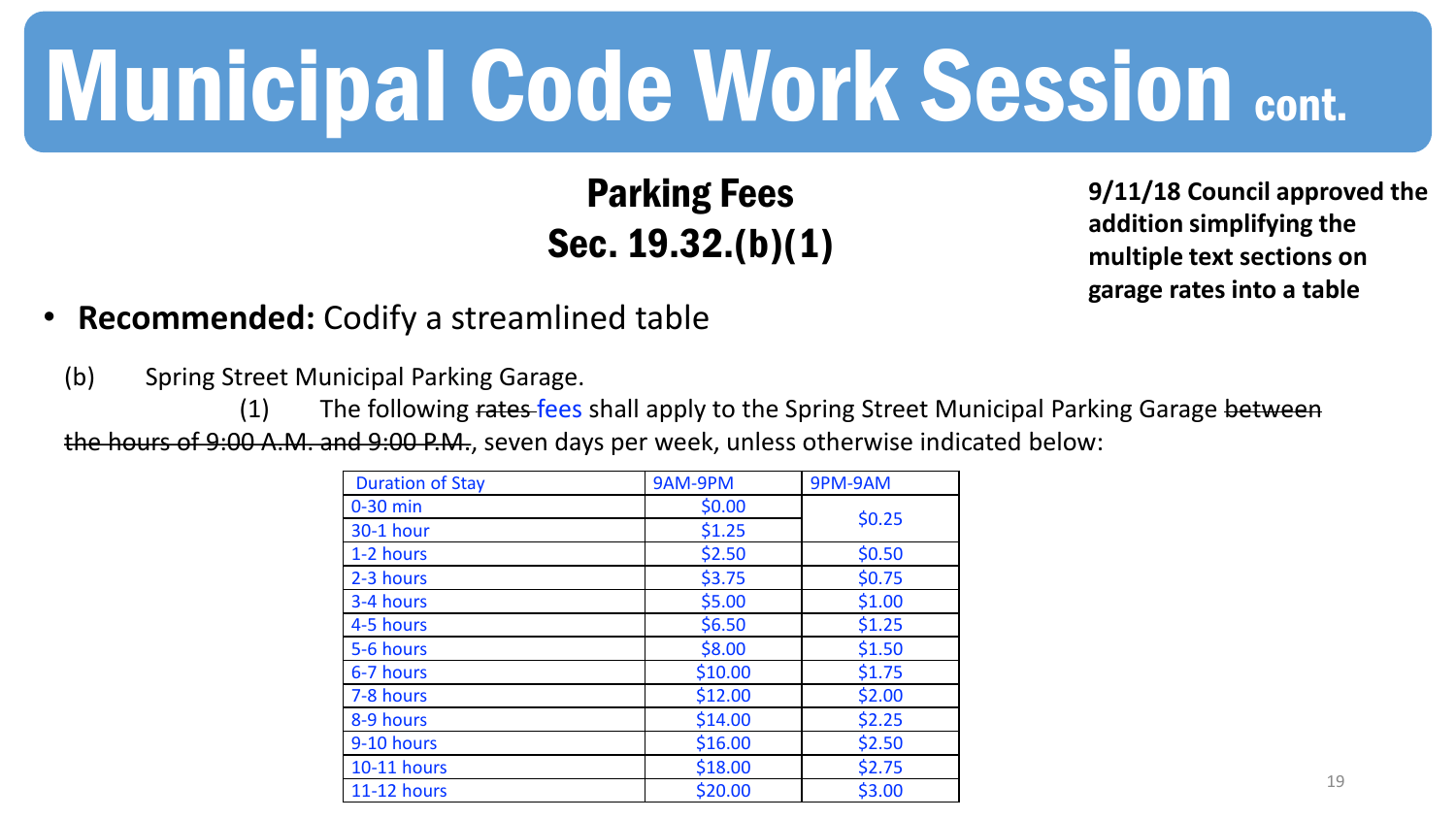### Parking Fees Sec. 19.32.(b)(4)

#### **9/11/18 Council approved the addition simplifying the multiple text sections on electric vehicle rates into a table**

• **Recommended:** Codify a streamlined table

(4) In addition to the above parking fees, the following fees shall also apply to use of parking spaces in the Spring Street Municipal Parking Garage that are identified as "charging station spaces," as that term is defined in section 19-38 of this chapter, between the hours of 8:00 A.M. and 12:00 A.M. seven days per week:

| <b>Duration of Stay</b> | 8AM-<br>12AM | 12AM-<br>8AM |
|-------------------------|--------------|--------------|
| 0-1 hour                | \$1.50       | \$1.00       |
| 1-2 hours               | \$3.00       | \$1.00       |
| 2-3 hours               | \$5.50       | \$1.00       |
| 3-4 hours               | \$8.00       | \$1.00       |
| 4-5 hours               |              | \$1.00       |
| 5-6 hours               |              | \$1.00       |
| 6-7 hours               |              | \$1.00       |
| 7-8 hours               |              | \$1.00       |